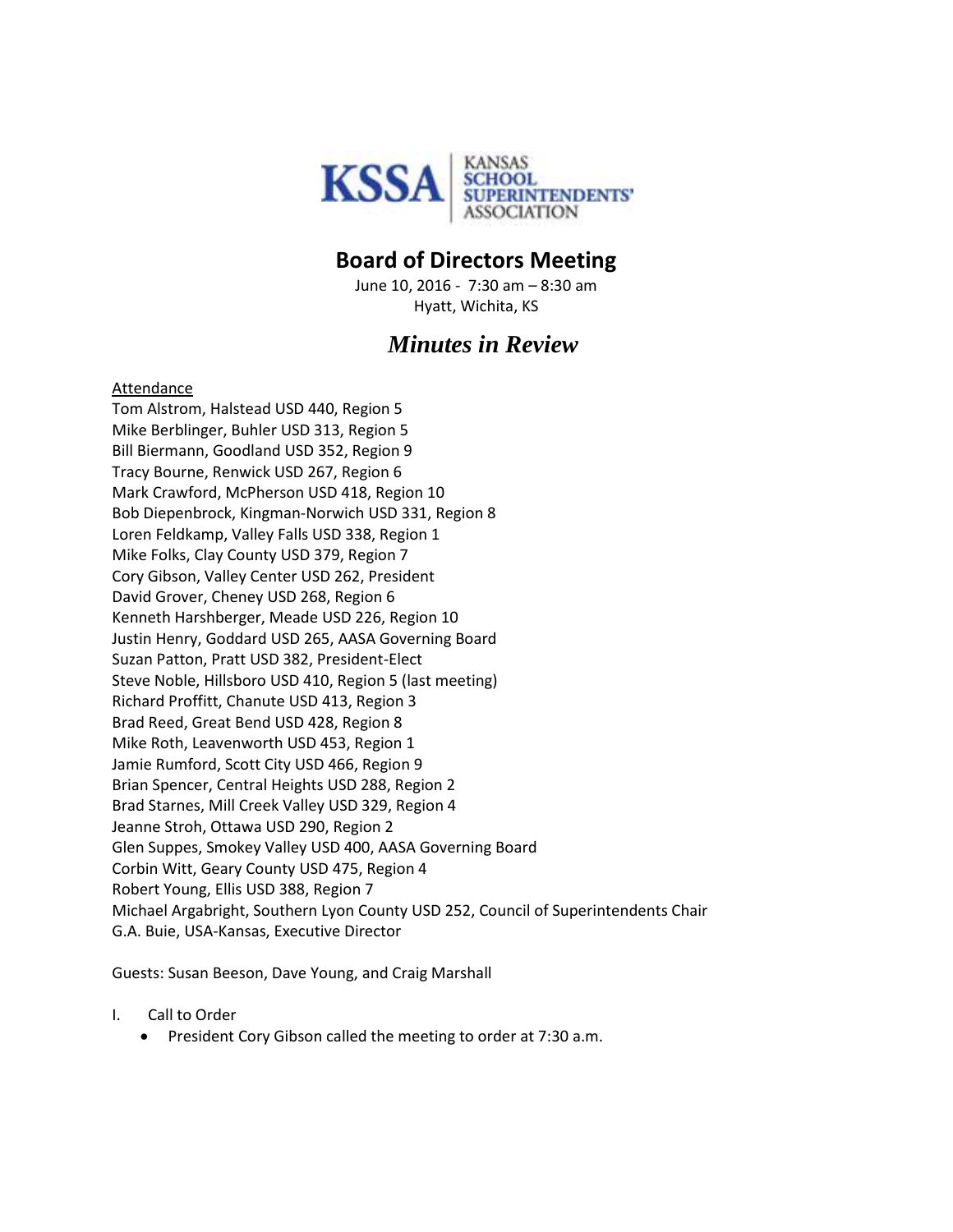- II. Consent Agenda
	- Board members voted to approve the USA-Kansas KSSA Agreement, Membership dues, Appointing G.A. Buie as Secretary/Treasurer, and to approve the 2016-2017 Officers:
		- o Cory Gibson President
		- o Suzan Patton President-Elect
		- o Destry Brown Past President
	- Brian Spencer moved to approve the consent agenda. Bill Biermann seconded the motion. Approved unanimously.
- III. President's Report
	- President Cory Gibson thanked this year's Board Members for serving.
	- President Cory Gibson asked Board Members to brainstorm focus topics for this year. The topics discussed were:
		- o School Funding Formula
		- o November Elections
		- o Membership
		- o New Superintendents
		- $\circ$  Being THE voice, making sure to use a collective voice to frame the conversation
			- Talking points, centralized message
			- Put information on the website that can be shared
		- o Vocabulary
		- o Judiciary Piece
		- o Make sure to not get pitted against higher education
		- o Equity
		- o Hold Harmless
		- o Equalized revenue streams
- IV. Executive Director's Report
	- G.A. Buie gave the finance report, and stated that KSSA finances are in good shape. There is still an outstanding liability to AASA (about \$6,000). KSSA should finish the fiscal year with a very positive balance. The New Superintendent Workshop will have an expense to print books, and OFG is sponsoring the event.
	- Motion was made by Tom Alstrom to approve the Finance Report. Seconded by Robert Young. Approved unanimously.
	- Motion was made by Steve Noble to approve the 2016-2017 Budget. Seconded by Justin Henry. Approved unanimously.
- V. USA|Kansas update
	- G.A. Buie gave an update on the Uniting Leadership Convention. He explained he would be sending out a survey to Convention participants to get feedback on their experience, which would include feedback on potentially moving to conference up a week, and also possibly alternating years between Wichita and Kansas City.
	- G.A. Buie also spoke about the new Professional Services Membership, explaining that USA-Kansas would be putting on workshops centered around leadership, with no intent to compete with the Service Centers. These would include mentoring activities, and would take place the first Monday of each month. The goal is to continue to provide leadership opportunities, as there are many young administrators in the state right now.